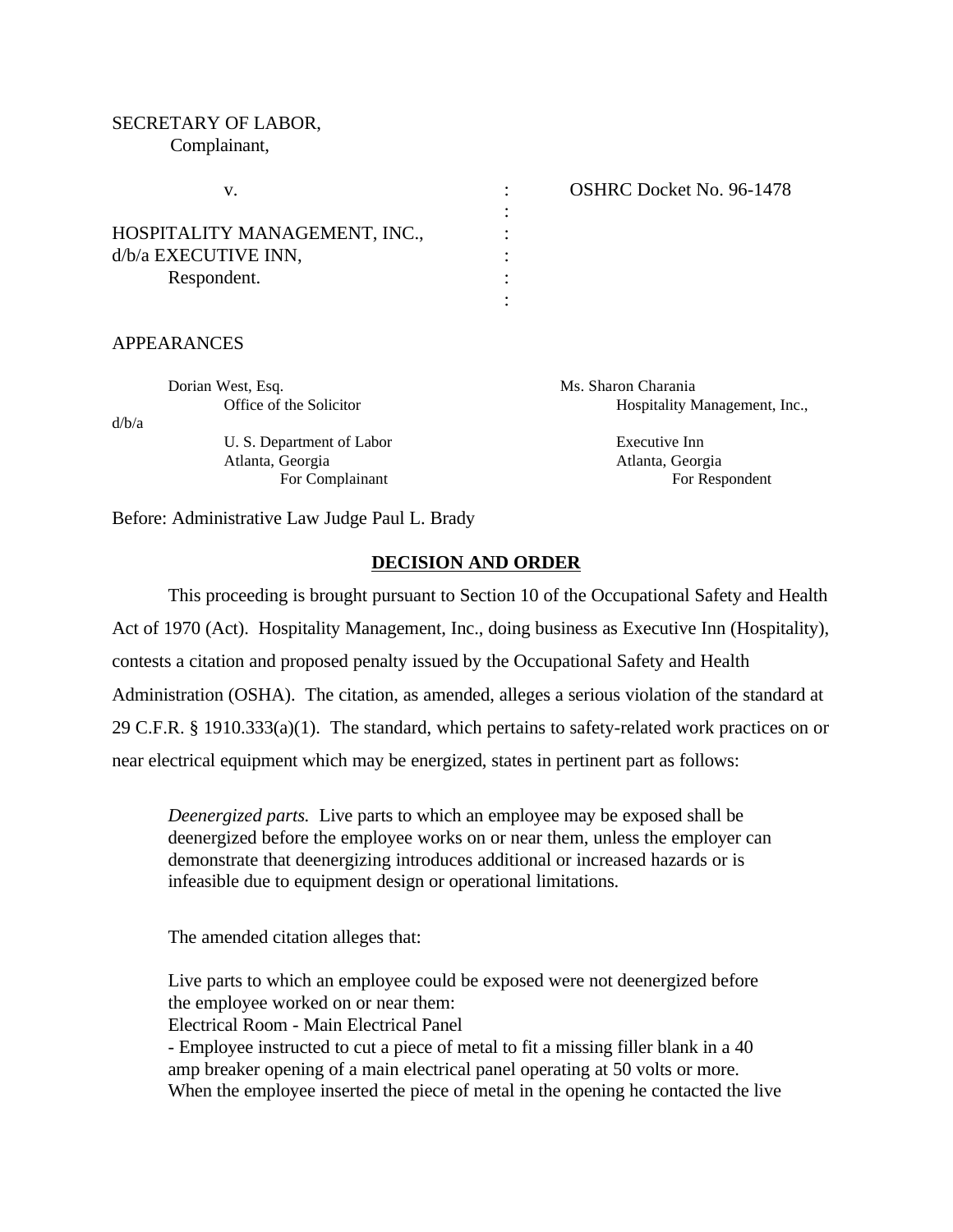bar either directly or indirectly and was electrocuted (on or about July 20, 1996).

There is no dispute that an employee was attempting to place a piece of metal in a breaker opening when he contacted the live bar and received electrical burns. The employee, Mr. Abdusaboor, was instructed to cut a piece of metal to fit a missing filler blank in the opening of the electrical panel. The accident occurred in the electrical room of Hospitality's hotel.

Ms. Patricia Morris, Safety Specialist for OSHA, testified she conducted the inspection of Hospitality's premises following a referral from the Fulton County Fire Department (Tr. 17). The hotel had been closed because of fire code violations, and the missing blank in the panel was one of the violations (Tr. 41).

As part of her investigation, Ms. Morris learned that Mr. Abdusaboor had not performed any electrical work for Hospitality, but was hired to hang sheetrock and paint (Tr. 25). Exhibit C-1 shows where a 40-amp (240 volts) breaker would have gone and where the filler blank was to be placed. Ms. Morris explained that live parts were within one to two inches within the opening (Tr. 27, 28).

Ms. Sharon Charania, representing Hospitality, testified that original replacement blanks were of an outdated style and could not be purchased ready-made. The filler blanks, therefore, had to be cut out of sheet metal and placed in the panel (Tr. 60). She explained that:

The actual gap was not -- was not live. There was, however, a live bar receded in the panel that was live, and that controlled lighting in the -- controlled lighting, as well as electrical outlets for the room itself, the corridor outside the room, three adjoining meeting rooms, the lounge area, the guest laundry and other common areas, which included the emergency fire alarm system, which is also located in the lobby.

(Tr. 61).

Ms. Charania stated that Mr. Abdusaboor was hired as a maintenance man and the job in question did not require an electrician (Tr. 67-68). She indicated that in replacing the filler "there's no electrical wires or other bars that have to be contacted or touched." Hospitality asserts the system was not deenergized because the fire code prohibits cutting off the fire alarm system as several persons, including children, were living in the building. In addition, replacement of the filler could not be performed in the dark. An alternate source of lighting, such as a flashlight would not be adequate (Tr. 62). Hospitality indicated that the employee did not perform the task according to his instructions (Tr. 62).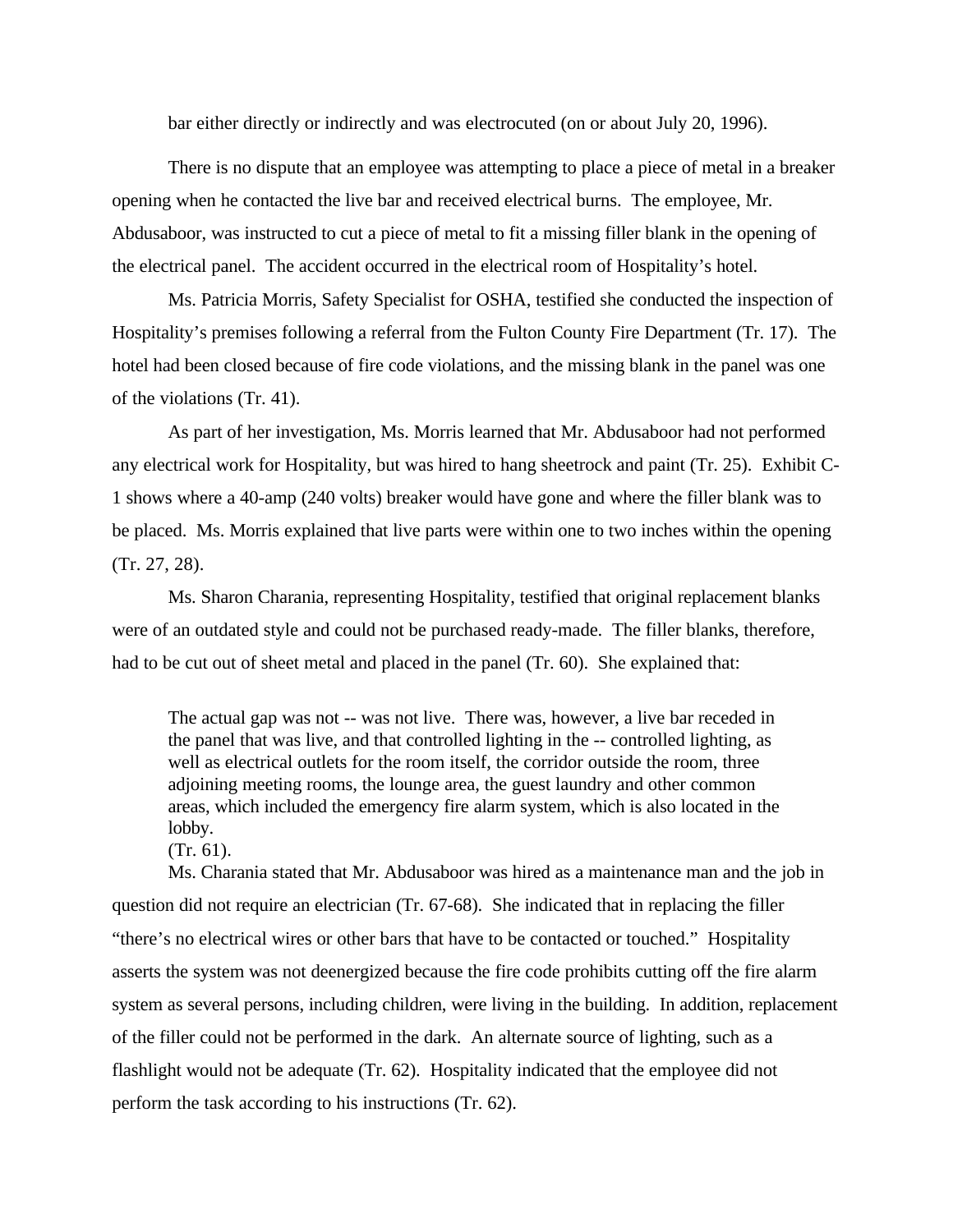To establish the affirmative defense of unpreventable employee misconduct, the employer must prove: "(1) that it has established work rules designed to prevent the violation; (2) that it adequately communicated these rules to its employees; (3) that it has taken steps to discover violations; and (40) that it has effectively enforced the rules when violations have been discovered."

*Nooter Construction Co.*, 16 BNA OSHC 1572, 1578 (No. 91-237, 1996). In this case, such defense does not apply since no training was provided Mr. Abdusaboor and Hospitality had no safety rules or safety program in effect (Tr. 13).

The record discloses that approximately 15 to 25 persons resided in the building (Tr. 41) and that the filler could be replaced in 25 to 30 minutes (Tr. 52). Ms. Morris testified that under these circumstances those persons in the hotel could simply be notified that the fire alarm system would not be operable during that time. Also, the work could be performed with artificial lighting (Tr. 41, 54). Ms. Morris pointed out that even if deenergizing the system was infeasible, the use of personal protective equipment, such as insulated covers or protective gloves should have been utilized (Tr. 54, 55). The evidence clearly shows that the Secretary established the violation as alleged.

The Secretary alleges that the violation is serious. A violation is serious under  $\S 17(k)$  of the Act if "an accident is possible and there is a substantial probability that death or serious physical harm could result from the accident." *Consolidated Freightways Corp.*, 15 BNA OSHC 1317, 1324 (No. 86-351, 1991). Hospitality's failure to deenergize parts resulted in third degree electrical burns to both hands of its employee and his possible death. The violation is serious.

The Commission is the final arbiter of penalties in all contested cases. Under  $\S 17(i)$  of the Act, in determining the appropriate penalty the Commission is required to find and give "due consideration" to (1) the size of the employer's business, (2) the gravity of the violation, (3) the good faith of the employer, and (4) the history of previous violations. The gravity of the violation is the principal factor to be considered. Ms. Morris testified that the original proposed penalty was \$5,000, but because of Hospitality's size, the amount was reduced to \$2,000. No credit was given for good faith because of a lack of cooperation and because of the gravity of the violation.

#### FINDINGS OF FACT AND CONCLUSIONS OF LAW